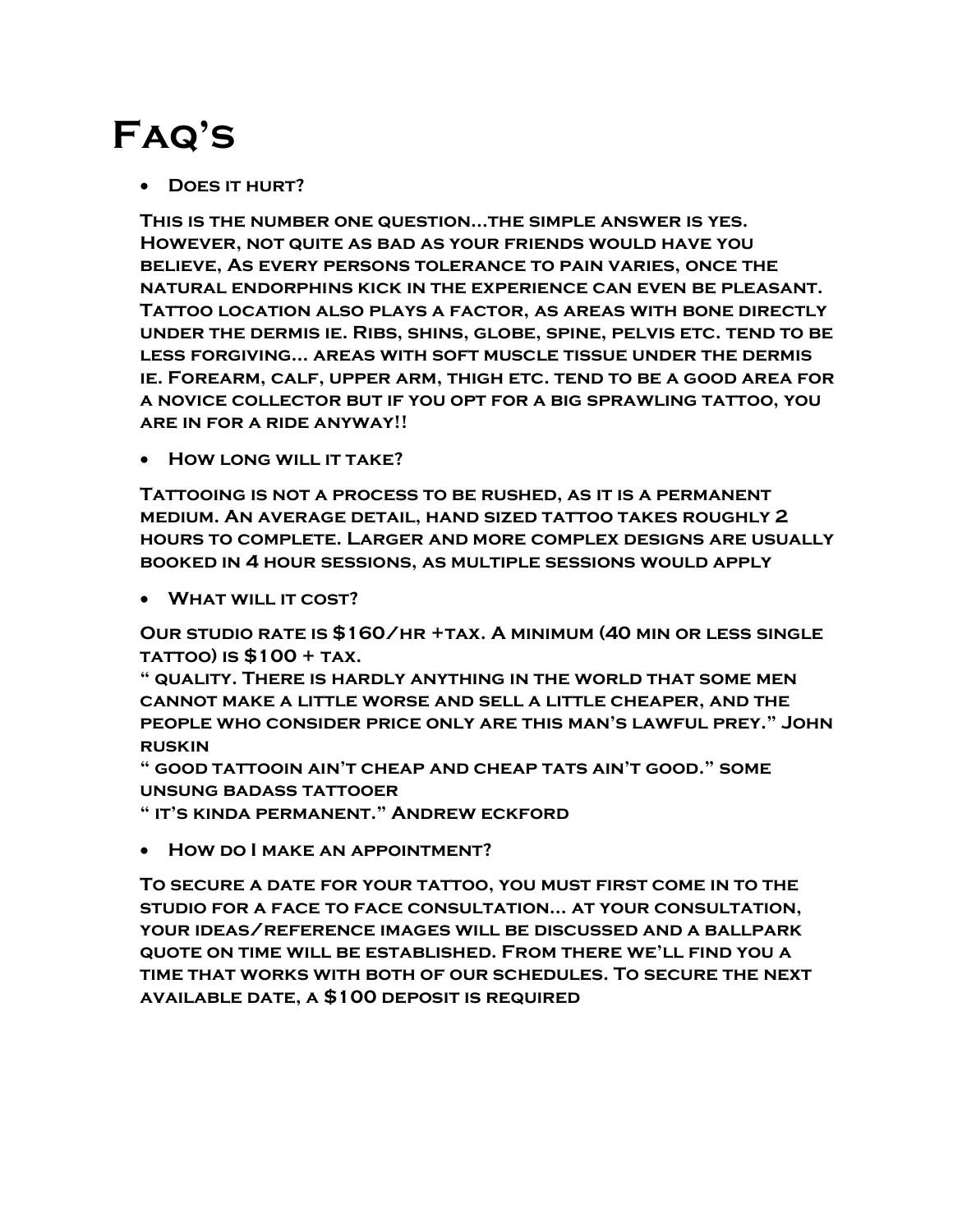**I SECURED A DATE, BUT NOW I NEED TO MOVE IT!** 

We understand everybody has a busy life and sometimes it gets in the way of fun. We do call for confirmation of appointments the week before. If something comes up, please respect the studios time and try to let us know a.s.a.p with an inferred minimum notice of 48 hours… violators of this policy will lose their deposit and a new deposit must be received before any rescheduled appointment… no exceptions

Can I use numbing cream?

Absolutely not!! We do not recommend nor endorse their use as these agents only complicate the tattoo process and simply don't work very well besides. They will only interfere with all the good stuff your body is equipped with. You can thank your maker for that!! Be well fed, rested, and having a positive mental attitude are all that's really required. Don't try to sneak it past your tattooer… he'll know…he always knows…

"tattoos are goddamn cool and not every motherlovin idiot deserves one" the renowned lyle tuttle

What should I do to prepare for my tattoo?

These are a few suggestions to make your experience easier and more enjoyable.

First of all, make sure to eat well before your tattoo as during the application of a tattoo your body tries to protect you from trauma, releasing endorphins which can cause your blood sugar levels to drop, causing light-headedness, fainting, etc.. if this occurs, we will tend to you and give you time to recover before tattooing again.

wear loose clothing and be prepared, clothing wise, to give your artist unrestricted access to the body location to be tattooed… they will do their best to keep your clothing ink free, but don't wear your favourite clothes, just to be safe.

Please, don't shave the area to be tattooed as it may cause razor burn (increasing your pain). Leave that to the tattooist.

You may also want to zone out, so bring your favourite tunes you can listen to with headphones or a device with movies. Usually we'll ask you what you'd prefer to hear as there will be some necessary conversation

• HOW LONG DOES IT TAKE TO HEAL?

Typically, a tattoo takes a week to 10 days to slough the outer layers (epidermis) and then a "dry" period wherein the tattoo will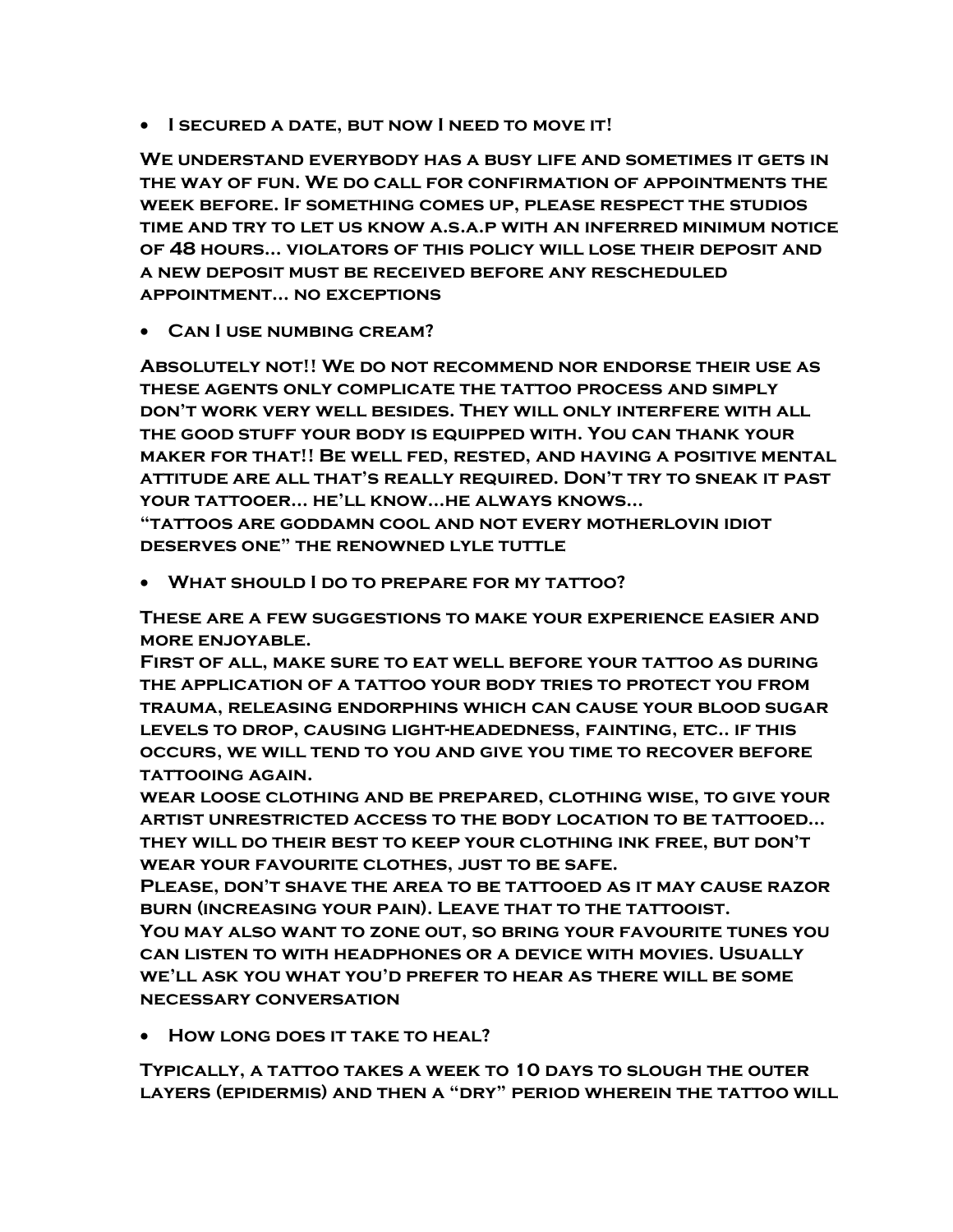even appear "plasticky". This is usually 4 to 6 weeks. Some clients state that their work takes 6 to 8 months to fully settle! It is not prudent to re hit a tattoo until its at least 5 weeks old

• I THINK I NEED A TOUCH UP?

Touch ups, though not uncommon, are usually due to healing procedures…you will receive an after care sheet on how we recommend you take care of a healing tattoo. That sheet comes from many decades of healing experience. Please follow it verbatim and you shouldn't need touch ups. However, if it is necessary, please show the tattooist, he will deem if its chargeable or free…if it's a case of a missed spot or the tattoo heals a little light, then that certainly qualifies for a touch up. However, in the case of really dense tattoo work (cover-ups, solid black or colour designs) then this will likely be considered ongoing work. it is always best to get a touch up done while receiving a next tattoo (see what we did there?:)). However, if that's not possible, we will schedule a touch up appointment

Do you take walk-ins?

At this time we are operating on an appointment basis. As per Durham health board COVID-19 protocols. In the future, we hope to change this practice, however, we are doing our part with our communities' best interest in mind, so please bear with us

How old do I have to be to receive a tattoo?

We would prefer our client base to be 18 years of age and older. However, minors will possibly be entertained on a case by case basis, but only ever with parental consent and strictly only ever with a custodial parent present during the appointment. it is always with the tattooists discretion regarding placement and subject matter

What if I change my mind?

Although we do everything possible to avoid wasted time, there is always the possibility that alterations may be required last minute in which case a little patience would be necessary ie. Corrections, alterations, last minute additions… we also try to avoid any miscommunication as to avoid assuming too much… you need to communicate your idea/concept with as much clarity/content as you can provide so as to avoid any mystery or misunderstanding